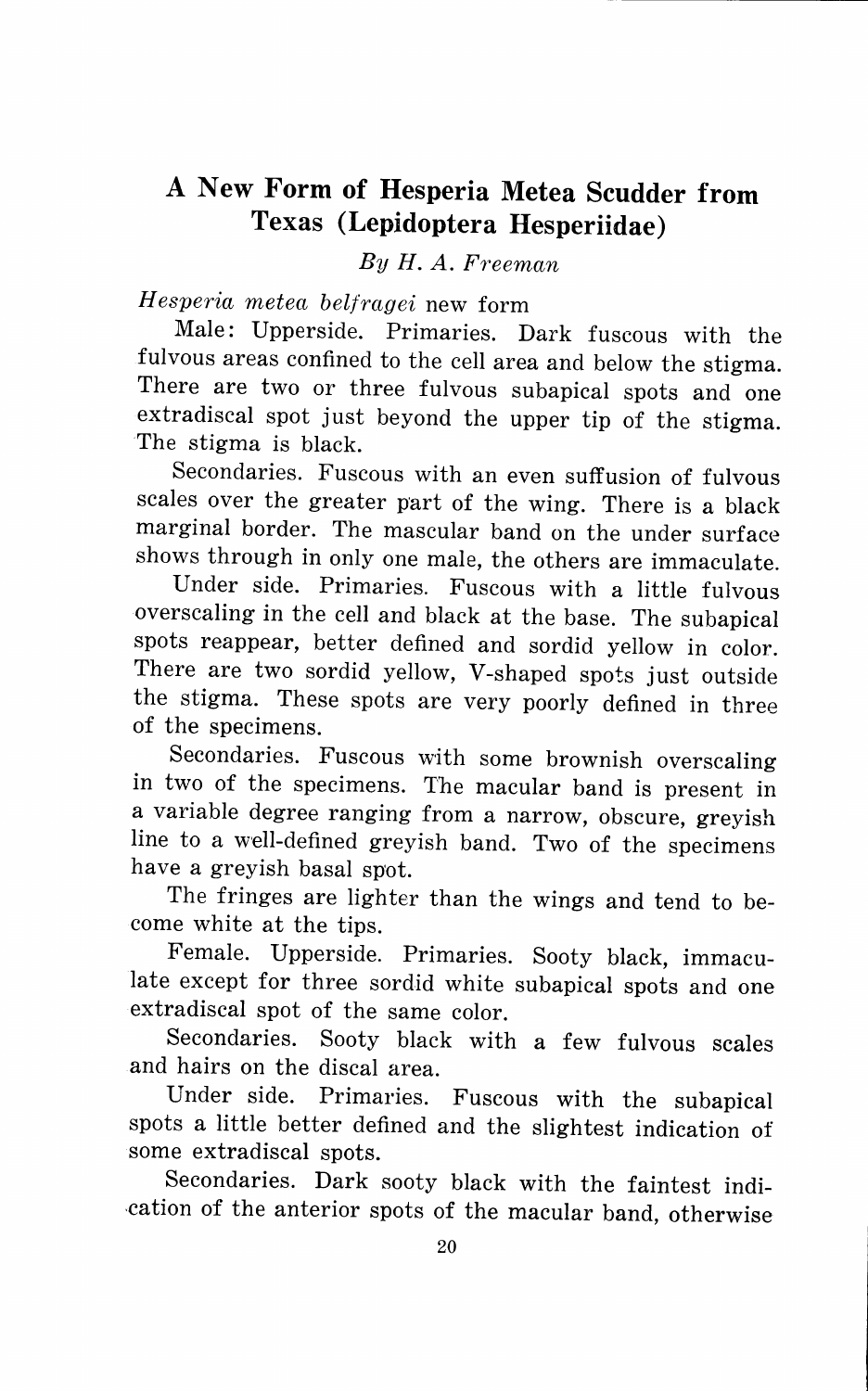immaculate. Two of the specimens lack even the anterior spots thus being completely immaculate.

The fringes are concolorous with the wings and are rather long.

Expanse: males, 29-32 mm., females 33-36 mm.

Described from 9 specimens, 5 males and 4 females, collected by H. A. and Erna L. Freeman at Cedar Hill, Dallas County, Texas. The dates are as follows: 1 female, March 31, 1940; 1 male and 2 females, April 5, 1941; 4 males, April 4, 1942; and 1 female April 5, 1942.

The writer takes great pleasure in naming this form for Mr. Gustaf W. Belfrage, one of the best field entomologists who ever lived in Texas.\*

 $H_{olotype}$  male and  $allotype$  female are in the collection of the author. There is one female paratype in the United States National Museum, Washington, D. C.; one male paratype in the collection of Mr. Otto Buchholz, Roselle Park, New Jersey; one male paratype in the collection of Stallings and Turner, Caldwell, Kansas. The other 4 paratypes will remain for the present in the collection of the author.

The naming of forms in Lepidoptera is not always advisable unless specimens appear that make the accurate determination of the species difficult. The writer believes the above described series of specimens meets this requirement as they are certainly different from typical metea from more northern localities. In preparing this description belfragei was compared with over a hundred specimens of metea from Maine, Massachusetts, New York, Pennsylvania, Ohio, Michigan, Virginia, South Carolina and Georgia and the following differences were noted:

1. Belfragei is a much darker form than typical meted both on the upper surface and under surface.

2. The spots are clearer white on the under surface of the primaries in metea and the extradiscal spots are well defined.

<sup>\*</sup>S. W. Geiser, *Naturalists of the Frontier,* 1937, 289-308; *Southwest Rel'iew, 14,* 1929, 381-98; *E11/01110.'ogical News, 44,* 1933, 127-32.